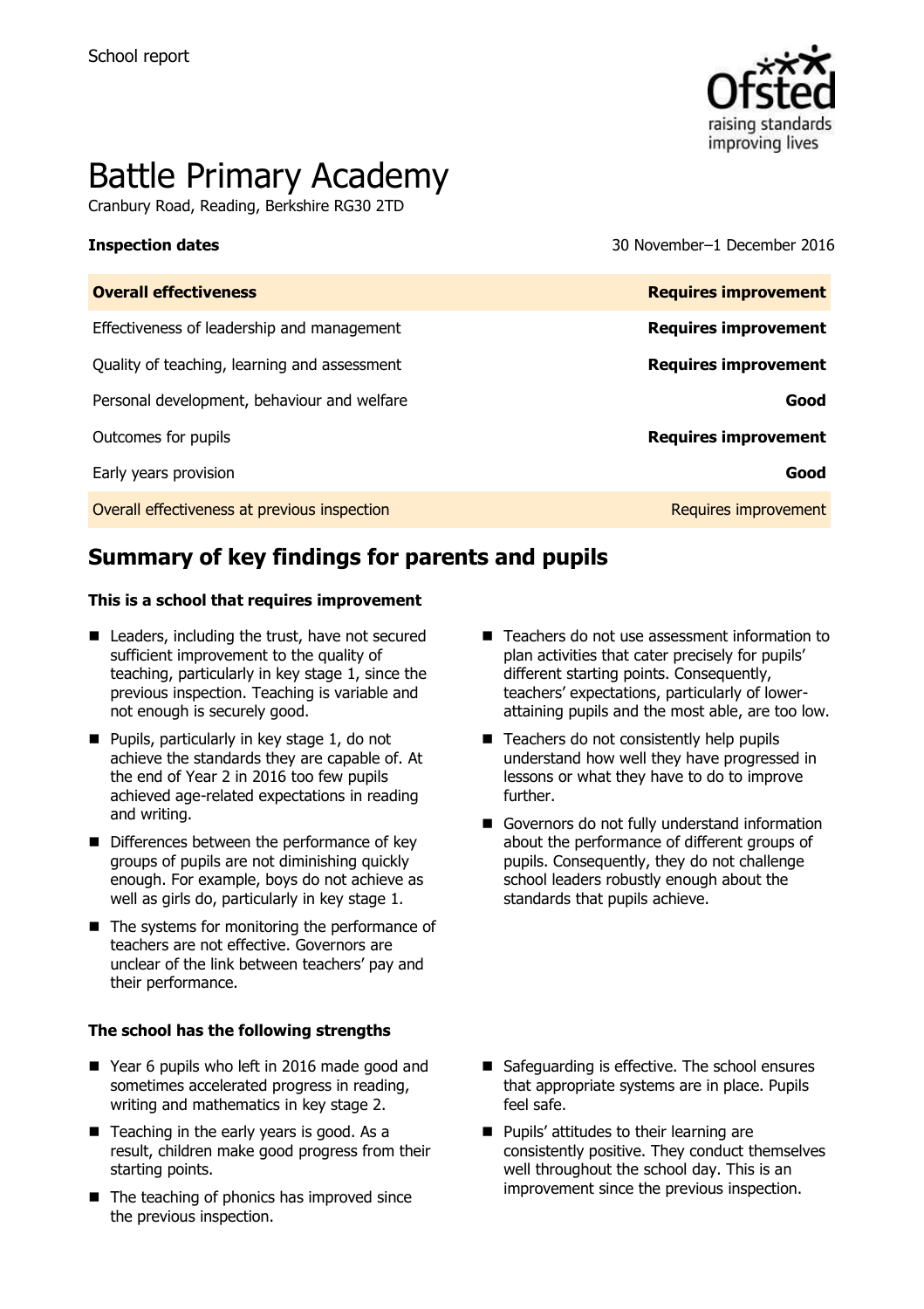

# **Full report**

### **What does the school need to do to improve further?**

- Strengthen the quality of leadership and management by:
	- accurately evaluating the school's effectiveness, taking prompt action to address areas of weakness and monitoring closely the impact on improving provision and outcomes
	- improving the leadership of teaching and learning so as to have more influence on raising standards, particularly in key stage 1
	- making sure that leaders, including governors, consider information about pupils' performance, including key groups, in sufficient depth
	- ensuring that governors understand the links between teachers' pay and performance.
- Improve the quality of teaching and learning, particularly in key stage  $1$ , in order to improve outcomes for pupils by making sure that teachers:
	- plan lessons based on an accurate understanding of what different groups of pupils and those with different starting points already know and can do
	- meet the particular needs and sufficiently challenge key groups of pupils, including boys, those who have special educational needs and/or disabilities, those with low starting points and the most able
	- provide opportunities for pupils, including those who speak English as an additional language, to develop their reading and writing skills across a range of subjects.

An external review of governance should be undertaken in order to assess how this aspect of the school's work can be improved.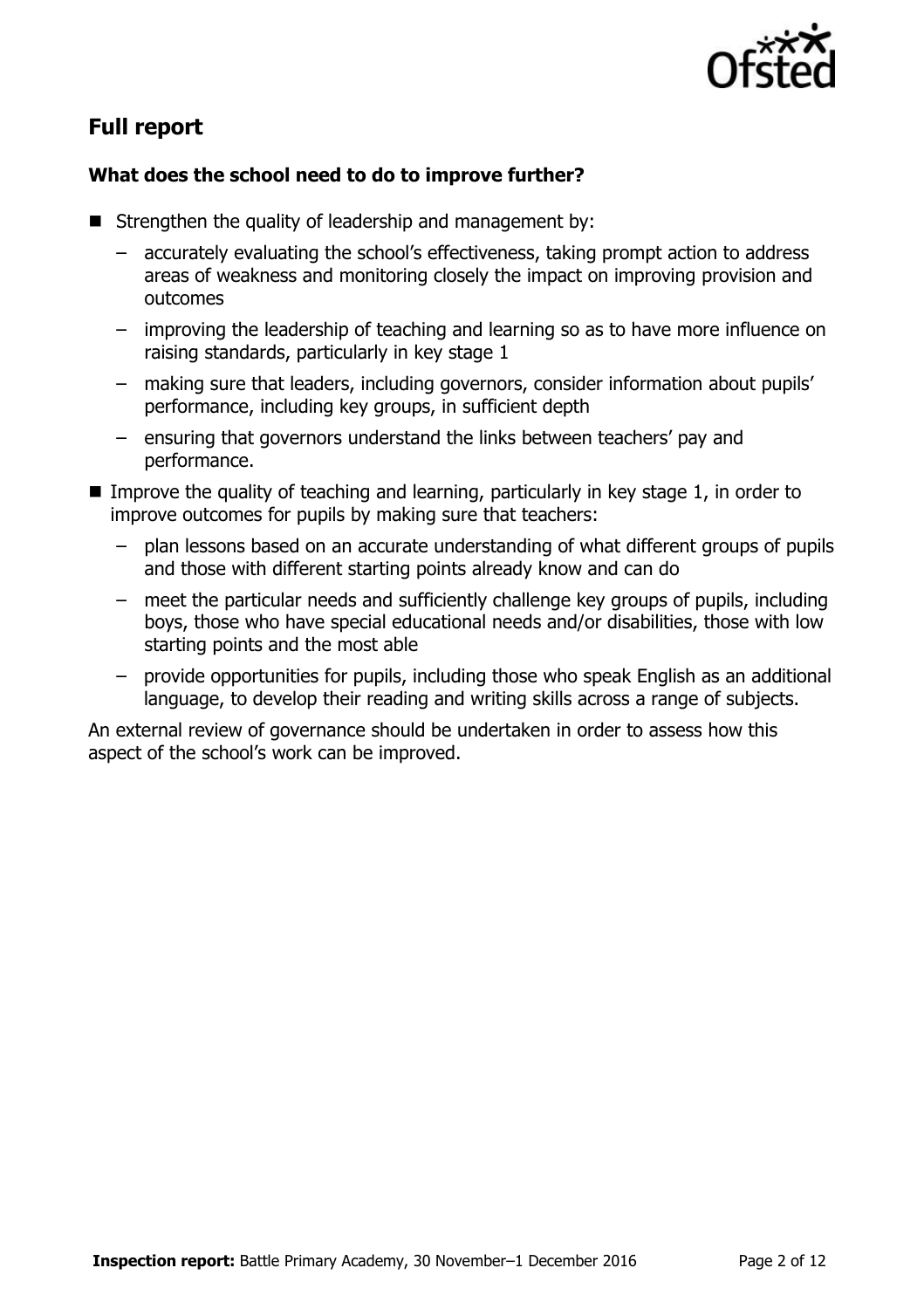## **Inspection judgements**

### **Effectiveness of leadership and management Requires improvement**

- The quality of teaching and learning is not improving fast enough. A focus on raising attainment by the time pupils leave at age 11 has improved the quality of teaching and learning in key stage 2. Until recently, however, leaders have not focused sharply enough on the transition from early years to key stage 1. Consequently, standards at the end of Year 2 are not rising quickly enough, which, in turn, means that although outcomes at the end of Year 6 have improved, they could be higher.
- Turbulence in the school's leadership arrangements over the past year has hindered the school's progress. Support from the trust was not timely enough after the previous inspection to secure rapid improvement to pupils' progress in all year groups. More recently, support for inexperienced senior leaders has kept the school on an even keel and helped to improve key stage 2 outcomes. The trust has been instrumental in securing the interim headteacher for this school year.
- Leaders' self-evaluation is not based on a comprehensive understanding of the school's strengths and weaknesses. They do not focus sharply enough on the performance of different groups, including boys, those with low starting points or the most able.
- Leaders have, however, successfully improved aspects of the school's work since the last inspection, including the teaching of phonics, pupils' behaviour and safety, and attendance. There has been some success in reducing the differences between the achievement of disadvantaged pupils and that of others. Together, these provide a solid foundation for further improvements.
- **Priorities in the current school improvement plan are appropriate, but progress** towards achieving them is not monitored closely enough. This means that leaders are not clear on the difference they are making, or where more urgency is required. Some initiatives, such as a plan to audit provision for pupils learning English as an additional language, are very recent.
- The leadership team has been reorganised this school year because of key staff leaving or going on maternity leave. Middle and senior leaders have risen to the challenge and are responding well to their increased responsibilities. For example, they are taking greater account of pupil progress information, making well-judged changes to ensure that pupils make the progress they are capable of. This work is at an early stage.
- The curriculum is suitably broad and pupils are taught the appropriate range of subjects. In addition, pupils, including the most vulnerable, benefit from an appealing range of extra-curricular programmes, including meditation. Such opportunities develop pupils' self-esteem well. The curriculum does not, as leaders acknowledge, fully meet the needs of pupils in key stage 1. Plans are in place to review this aspect soon.
- The school promotes British values effectively, such as tolerance and respect for others. Meaningful whole-school assemblies develop pupils' understanding of how these values apply to their everyday lives. Leaders provide a range of opportunities

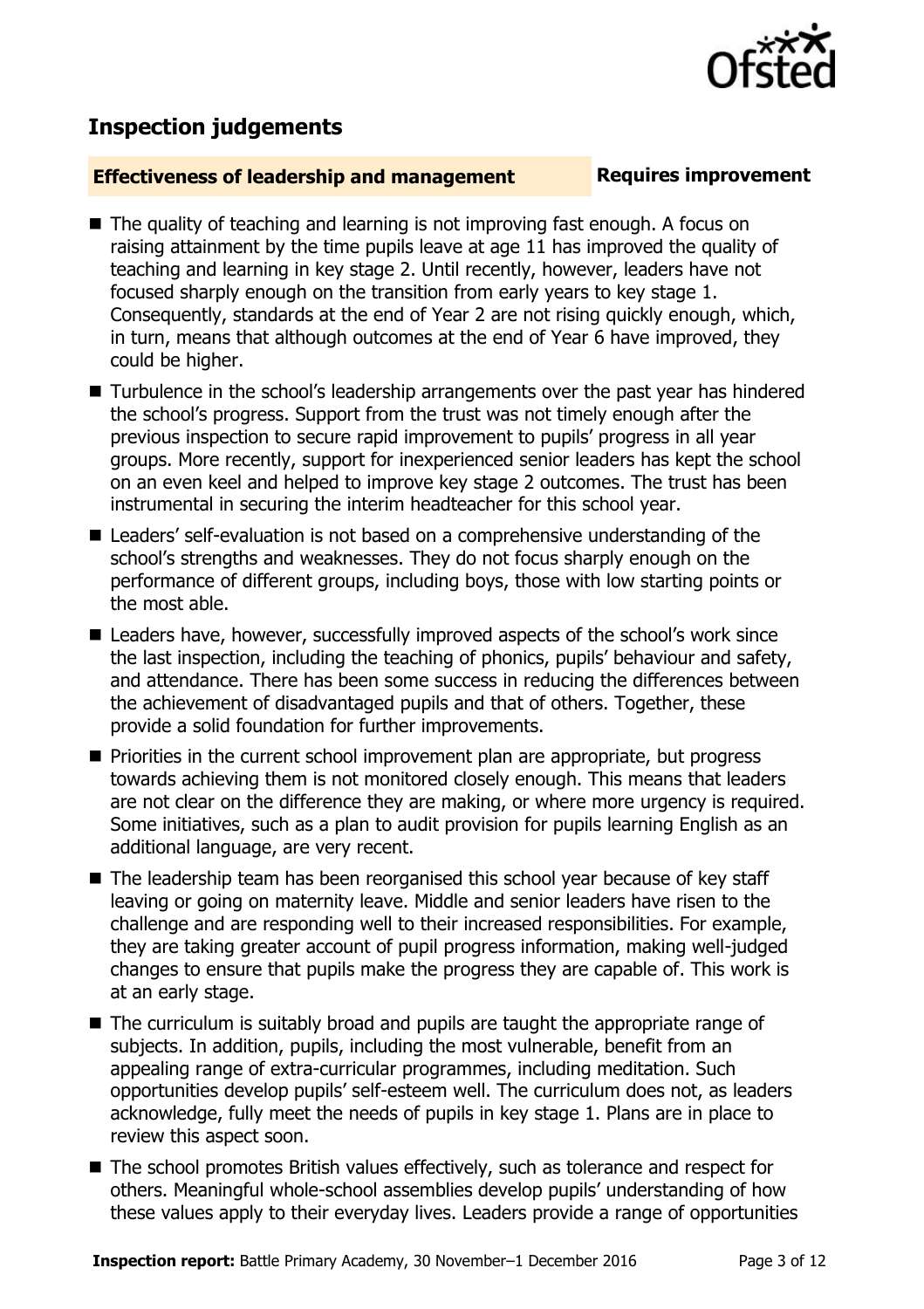

to promote pupils' spiritual, moral, social and cultural development. These have a positive impact on pupils' attitudes towards others. The school is a harmonious community and pupils understand the importance of getting along well together.

■ The school uses sports funding effectively to promote pupils' physical well-being. For example, leaders hire neighbouring grounds for sports activities, thus overcoming successfully the limitations of the school's small playground.

### **Governance of the school**

- Governors do not challenge leaders about pupils' performance strongly enough. They do not have a secure understanding of pupil performance information or an accurate view of the reasons behind low outcomes for some groups of pupils in the school. They do not fully understand how performance compares with similar schools. As a result, they have an overgenerous view of the school's effectiveness.
- Governors meet some of their statutory duties effectively. For example, they carry out an annual health check of financial management procedures. They have a clear understanding of how additional funding, including the pupil premium, is used. However, governors have not been rigorous enough when making decisions about teachers' pay, based on their performance. Governors have not ensured that the school fully complies with Department for Education guidance on what academies should publish.
- Governors are supportive of the school and the recent changes to its leadership. They are committed to improving their skills and expertise in order to help the school improve further. As a result, in recent times, governors are starting to ask more searching questions of school leaders.

### **Safeguarding**

- $\blacksquare$  The arrangements for safeguarding are effective.
- School policies are followed carefully into practice. Staff receive regular training and, as a result, all staff know what to do if they have a concern about a pupil. Communication with external agencies, such as children's social services, is managed well.
- Leaders ensure that appropriate checks on adults' suitability to work with children are completed in a timely manner. They follow the safer recruitment guidelines, ensuring that all relevant checks are completed at the point of employment.
- Staff take their responsibilities seriously and are attentive, ensuring that pupils are kept safe. For example, entry arrangements for visitors to the school are robust.
- Staff, parents and pupils are positive about the culture of safety in school.

### **Quality of teaching, learning and assessment Requires improvement**

- $\blacksquare$  The quality of teaching is inconsistent and, as a result, the progress of some pupils, particularly in reading and writing in key stage 1, is too slow.
- Teachers do not use information about what pupils already know and can do well enough when planning lessons. Too much teaching is targeted at the middle. As a result, pupils sometimes tackle activities that do not build sufficiently well on their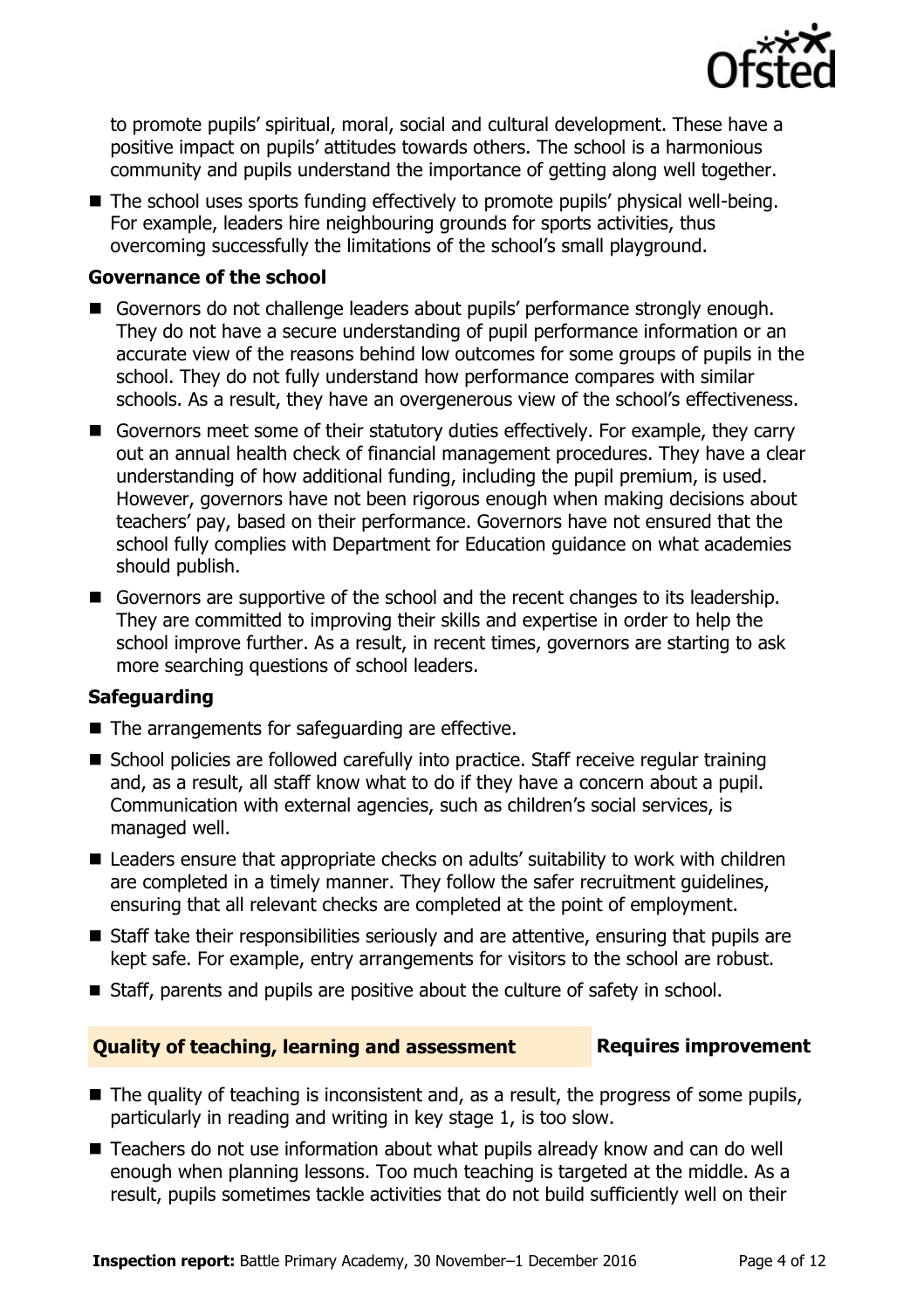

prior knowledge and understanding or do not receive adequate support. This is particularly the case in key stage 1. Recent support and challenge from leaders to improve transition from early years has not yet had a marked impact on pupils' progress.

- $\blacksquare$  In key stage 1, there are insufficient opportunities for pupils to write in subjects other than English. As a result, pupils do not build enough confidence in their writing abilities.
- In some classes, teachers' expectations are too low, particularly for the most able pupils. Teachers do not always check pupils' understanding and therefore pupils are not encouraged to move on quickly enough, particularly when they have already got to grips with a new skill or concept. The most able pupils, including those who are disadvantaged, are not always challenged to reach their potential and when this is the case, their progress slows.
- Teachers do not help pupils understand how well they are doing or what they need to do to improve their work.
- Teaching assistants who support pupils, including those who have special educational needs and/or disabilities or who speak English as an additional language, play an important role in building pupils' confidence. Pupils appreciate the support they receive. However, leaders acknowledge that these pupils are capable of making better progress with more focused support for their learning.
- $\blacksquare$  The teaching of phonics is effective. By the end of Year 1, most pupils gain a good understanding of the sounds that letters make. Teaching is not as effective in developing their comprehension skills quickly enough. The school's new library is helping pupils develop a love of reading.
- Teaching in mathematics is variable. Where it is more effective, particularly in key stage 2, teachers have secure subject knowledge and make good use of appropriate resources to promote pupils' understanding and engagement in tasks. For example, in a Year 6 lesson, through skilful questioning, pupils were encouraged to find common multiples and experienced high levels of success.

### **Personal development, behaviour and welfare Figure 4 Good**

### **Personal development and welfare**

- The school's work to promote pupils' personal development and welfare is good.
- $\blacksquare$  Pupils appreciate the assistance they receive from adults, including support in lessons and online with learning tasks. Older pupils say they make good progress because of helpful guidance from teaching assistants and teachers.
- $\blacksquare$  Pupils are happy and feel safe at school. They enjoy coming to school and this is evident in lessons, where most pupils want to learn and concentrate well.
- Staff and parents express no concerns about the welfare of the children.
- The school has used the pupil premium grant to enable pupils from less-advantaged backgrounds to access the school's breakfast club. Consequently, pupils enjoy a positive start to the school day. Such opportunities contribute well to pupils' emotional and social well-being.
- **Pupils are encouraged to seek support if the need arises. For example, some**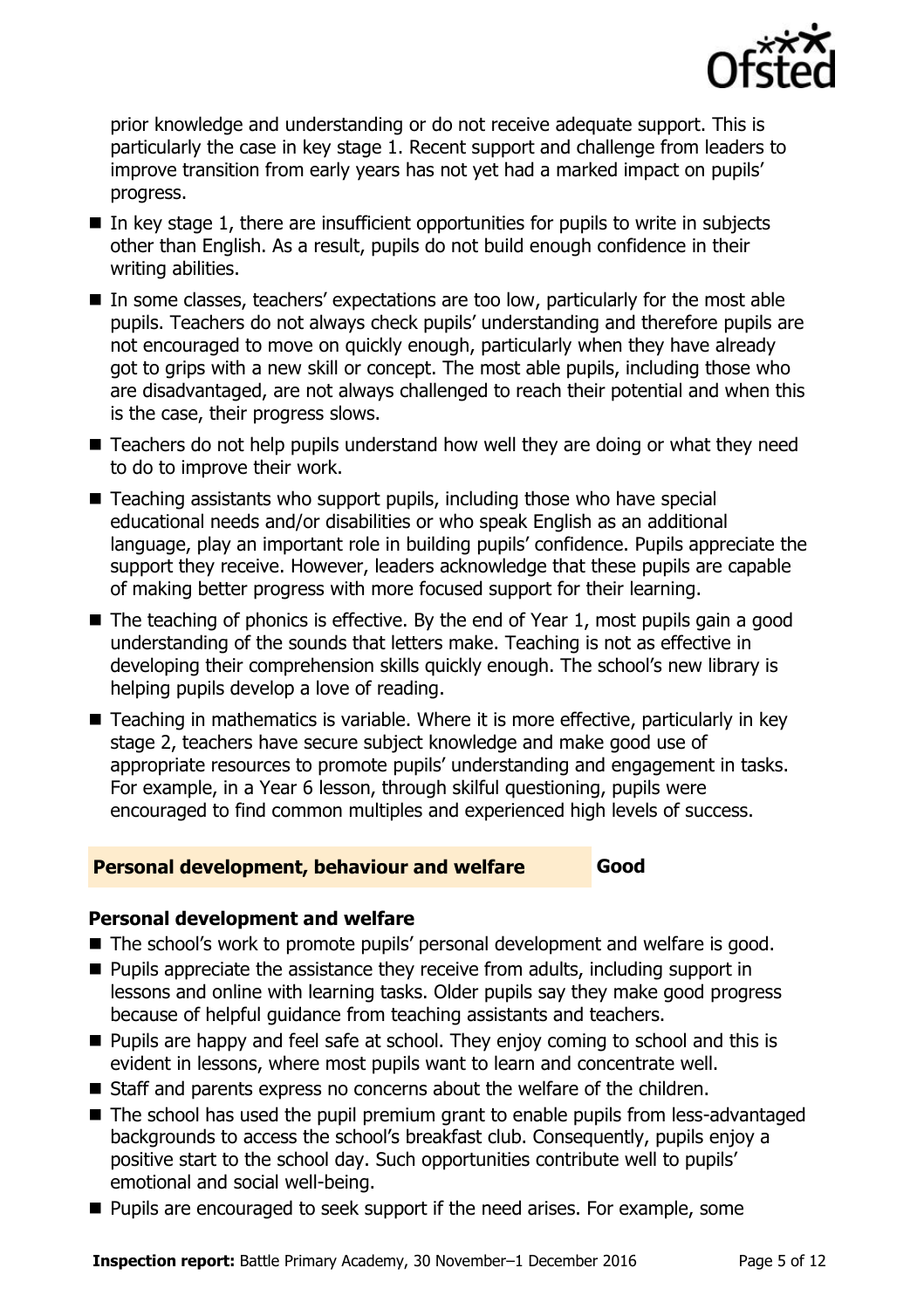

teachers have introduced a 'worry box' in classes to encourage pupils to note any concerns. In addition, school leaders listen regularly to the views of the head boy and head girl. Communication between adults and pupils is strong. This ensures that staff know, understand and act upon pupils' views appropriately.

**Pupils are alert to the different forms that bullying can take. They feel well** supported and know that support from staff, including the headteacher, is readily available should the need arise.

### **Behaviour**

- The behaviour of pupils is good.
- **Pupils know there is always someone keeping an eye on them on the playground.** They know what to do if they are worried about others' behaviour. They say that incidents, including those where some pupils use derogatory language, are dealt with promptly by adults.
- The school provides good opportunities for pupils to develop respect and care for each other, including through activities on residential trips.
- Attendance is improving. It is close to the national average. The school works in partnership with an education welfare officer to contact parents if children miss school persistently. This results in overall improvement in attendance for individuals, including the most vulnerable children.

### **Outcomes for pupils Requires improvement**

- In 2016, too few pupils met the standard expected for their age at the end of Year 2 in reading and writing. Teachers do not build on pupils' learning in early years or have high enough aspirations of the standards that pupils can reach in key stage 1. Targets for pupils' achievement by the end of Year 2 are not sufficiently demanding.
- Lower-attaining pupils and the most able pupils do not make rapid enough progress. This is because teachers do not take enough account of pupils' starting points. Activities are not always pitched at the right level. Too often, tasks are too difficult for lower-attaining pupils or do not stretch the most able or encourage them to think hard and apply their understanding.
- Pupils who have special educational needs and/or disabilities make slow progress from their starting points. The school's special educational needs co-ordinator has wisely implemented additional support for pupils. In addition, there is now a more robust system for assessing and tracking these pupils' progress more closely. This is helping teachers to identify more accurately pupils' next steps, but it is too soon to see the impact of this on accelerating pupils' progress.
- Absolute beginners of English who join the school from Year 1 onwards gain in confidence in learning new words in small groups, but make slow progress in developing their communication skills. This is because activities in lessons do not match their emerging language needs sharply enough.
- In key stage 2 in 2016, disadvantaged pupils achieved less well in reading, writing and mathematics than their peers did. However, because of well-judged support, leaders are beginning to bring about positive change. The difference in achievement between current disadvantaged pupils and their peers is beginning to reduce. For example, in key stage 1 in 2016, the proportion of disadvantaged pupils who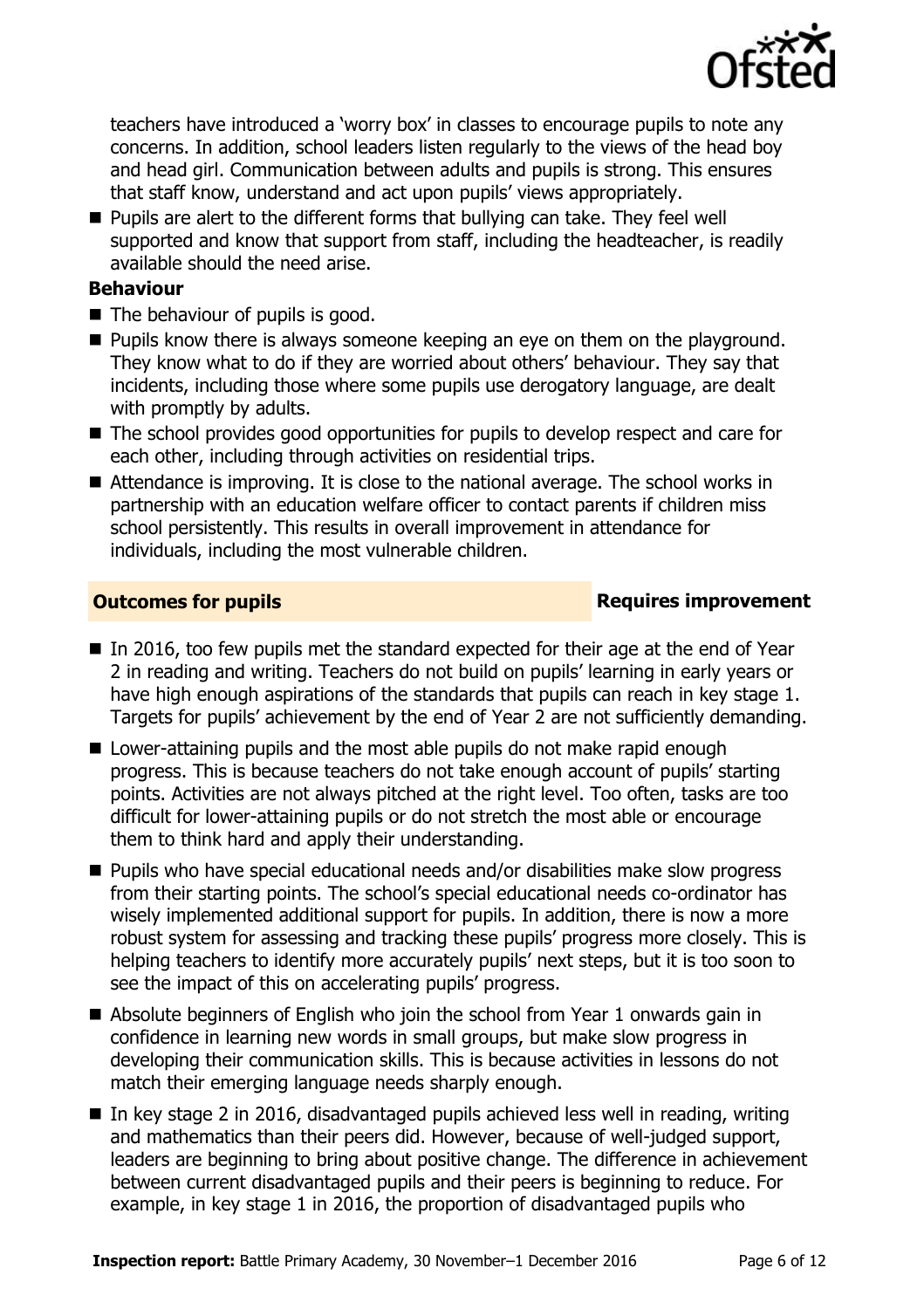

achieved the standard expected for their age in mathematics was in line with other pupils nationally. They also outperformed their peers in school.

 $\blacksquare$  In 2016, the proportion of pupils who met the standard expected for their age at the end of Year 6 in reading, writing and mathematics was below that seen nationally. However, this cohort made good progress, with some making accelerated progress from low starting points at the end of Year 2. The proportion of pupils who achieved greater depth in reading and mathematics exceeded that seen nationally.

### **Early years provision Good Good**

- Most children start school in the Nursery class, with knowledge and skills below those typical for their age, particularly in language and communication, often because they are at an early stage of learning English. They make good and sometimes rapid progress from their starting points, including those who are disadvantaged and the most able. Consequently, most children are well prepared for Year 1. The proportion of children who reached a good level of development at the end of the Reception Year in 2016 was above that found nationally.
- Leadership of the early years is effective. Leaders ensure that adults have a clear view of what children can do when they start Nursery. Standards in the early years have risen notably since the previous inspection because adults share high expectations of what children can achieve, particularly those starting with limited skills.
- Teachers plan a rich variety of learning activities in both the Nursery and Reception classes to develop children's skills in all areas of learning and promote their rapid acquisition of language and communication skills. Children concentrate for sustained periods to complete tasks indoors and outside. Adults engage well with children, asking relevant questions and providing suitable challenge.
- Children are encouraged to develop their early reading and writing skills from the word go. Teachers plan tasks that hold appeal, sparking children's interest and building their language skills steadily. For example, children benefit from regular opportunities to practise letter formation skills, order letters of the alphabet and match letters and sounds. During the inspection, children wrote messages to their teacher, displaying pride in their efforts. Consequently, children develop their language and communication skills rapidly.
- Additional funding is used effectively. The difference between the achievement of disadvantaged children and that of others is beginning to reduce, particularly in mathematics. However, leaders acknowledge that boys do less well than girls, especially in developing early number and writing skills. Plans are in place to address this but it is too soon to see the impact.
- Children behave well and treat each other with respect. For example, children readily share tools, while playing with sand or writing imaginatively, working cooperatively and considerately. Adults are watchful and keep a close eye on children's engagement and participation in activities. This helps children feel safe and secure in the early years classes.
- **Effective partnership working is encouraged by the school. Adults share each**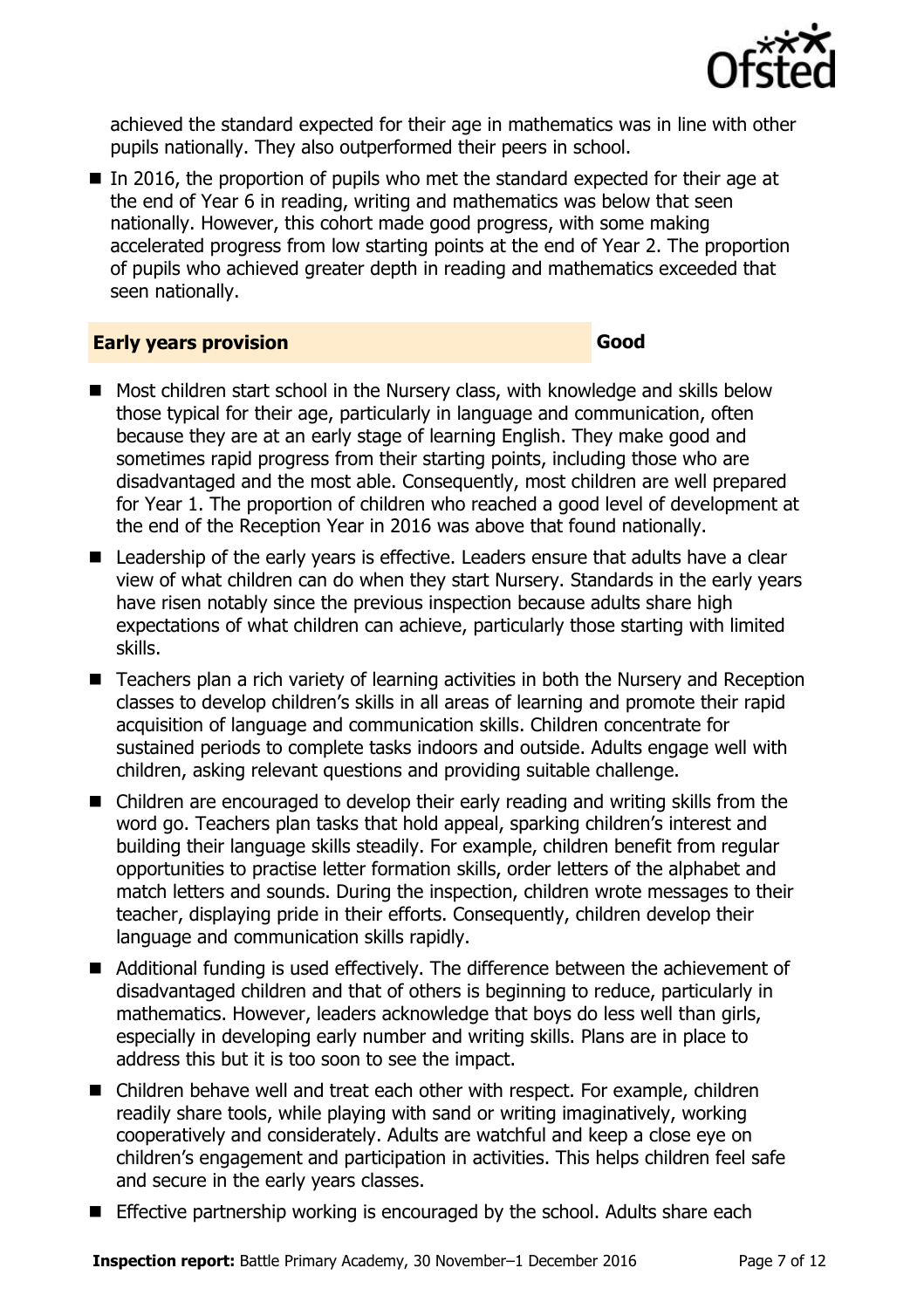

child's progress regularly with parents through daily contact and more formal parents' meetings. As a result, parents are fully involved and feel knowledgeable about the progress their child is making.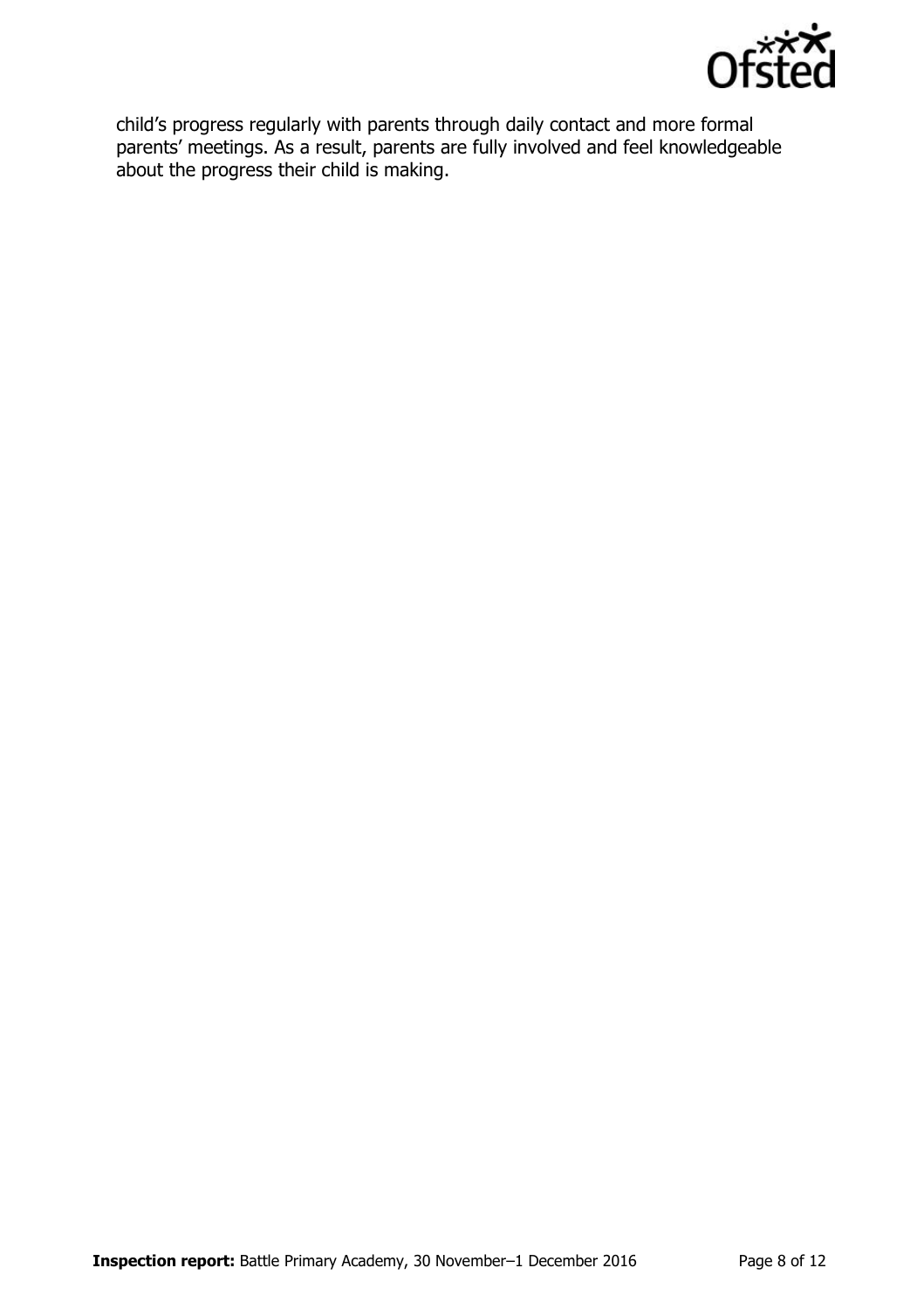

# **School details**

| Unique reference number | 139066   |
|-------------------------|----------|
| Local authority         | Reading  |
| Inspection number       | 10019914 |

This inspection of the school was carried out under section 5 of the Education Act 2005.

| Type of school                      | Primary                             |
|-------------------------------------|-------------------------------------|
| School category                     | Academy sponsor-led                 |
| Age range of pupils                 | 3 to 11                             |
| <b>Gender of pupils</b>             | Mixed                               |
| Number of pupils on the school roll | 444                                 |
| Appropriate authority               | The governing body                  |
| Chair                               | Mrs Ruth Allen                      |
| Headteacher (interim)               | Mrs Joanne Gray                     |
| Telephone number                    | 01189 375421                        |
| Website                             | www.battleprimaryacademy.org.uk     |
| <b>Email address</b>                | head.battleprimary@netacademies.net |
| Date of previous inspection         | 22-23 October 2014                  |

### **Information about this school**

- Battle Primary Academy is sponsored by the NET Academies Trust. The school is a larger-than-average-sized primary school with an above-average proportion of pupils from minority ethnic backgrounds. About half of pupils are known to speak English as an additional language, using a wide range of other languages at home.
- There are two classes in each year group. The early years consists of a Nursery class, which children attend either mornings or afternoons. Children attend the school's Reception classes full time.
- The proportion of pupils who have special educational needs and/or disabilities is in line with that found nationally.
- The proportion of pupils receiving support through the pupil premium is in line with that seen nationally.
- The school meets requirements on the publication of specified information on its website.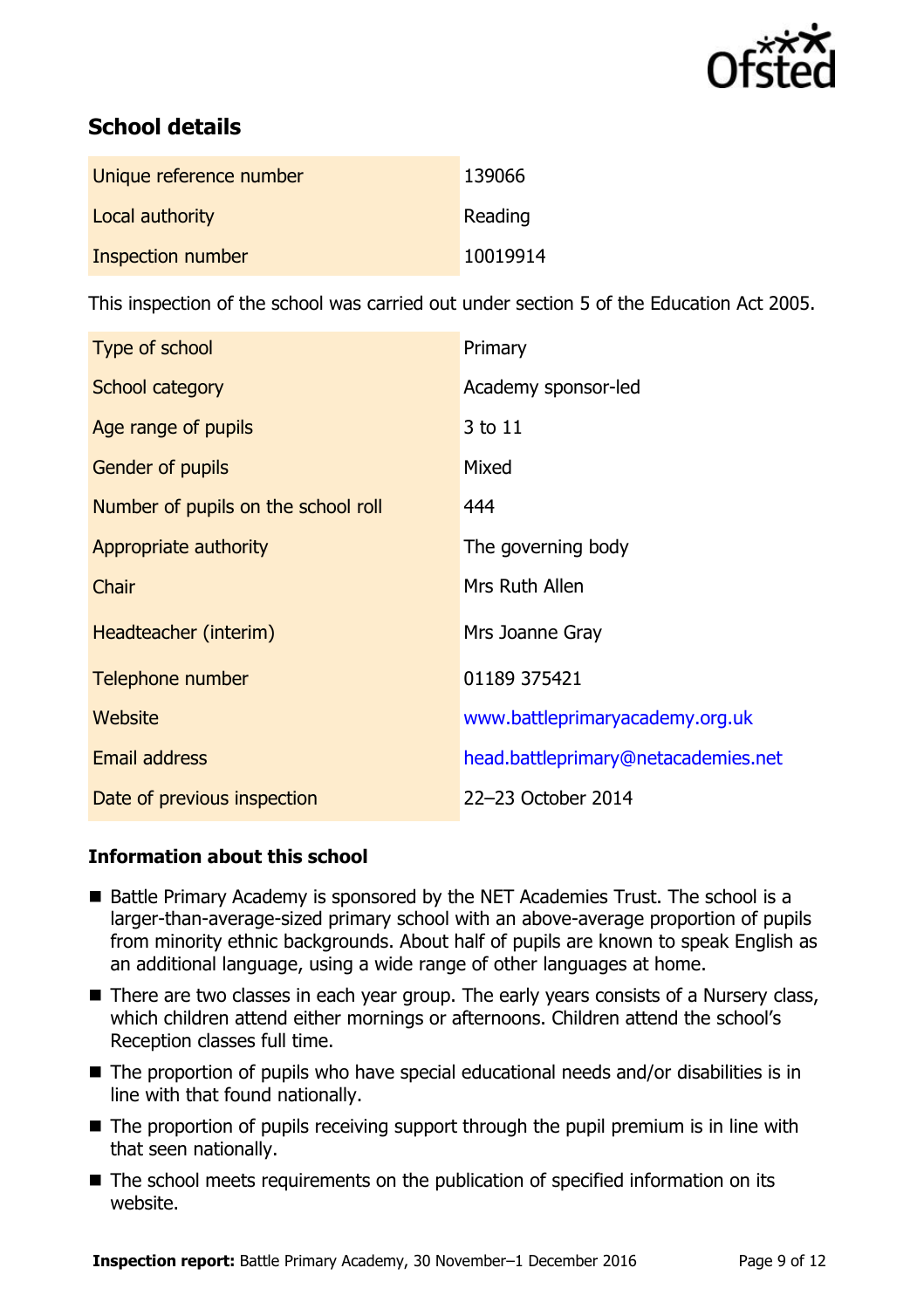

- The school does not comply with Department for Education guidance on what academies should publish about governance or parental requests for school information.
- The school meets the current government floor standards, which are minimum expectations for attainment and progress.
- The interim headteacher has been in post for four weeks. The deputy headteacher has very recently started her maternity leave, with the assistant headteacher acting as deputy in her absence.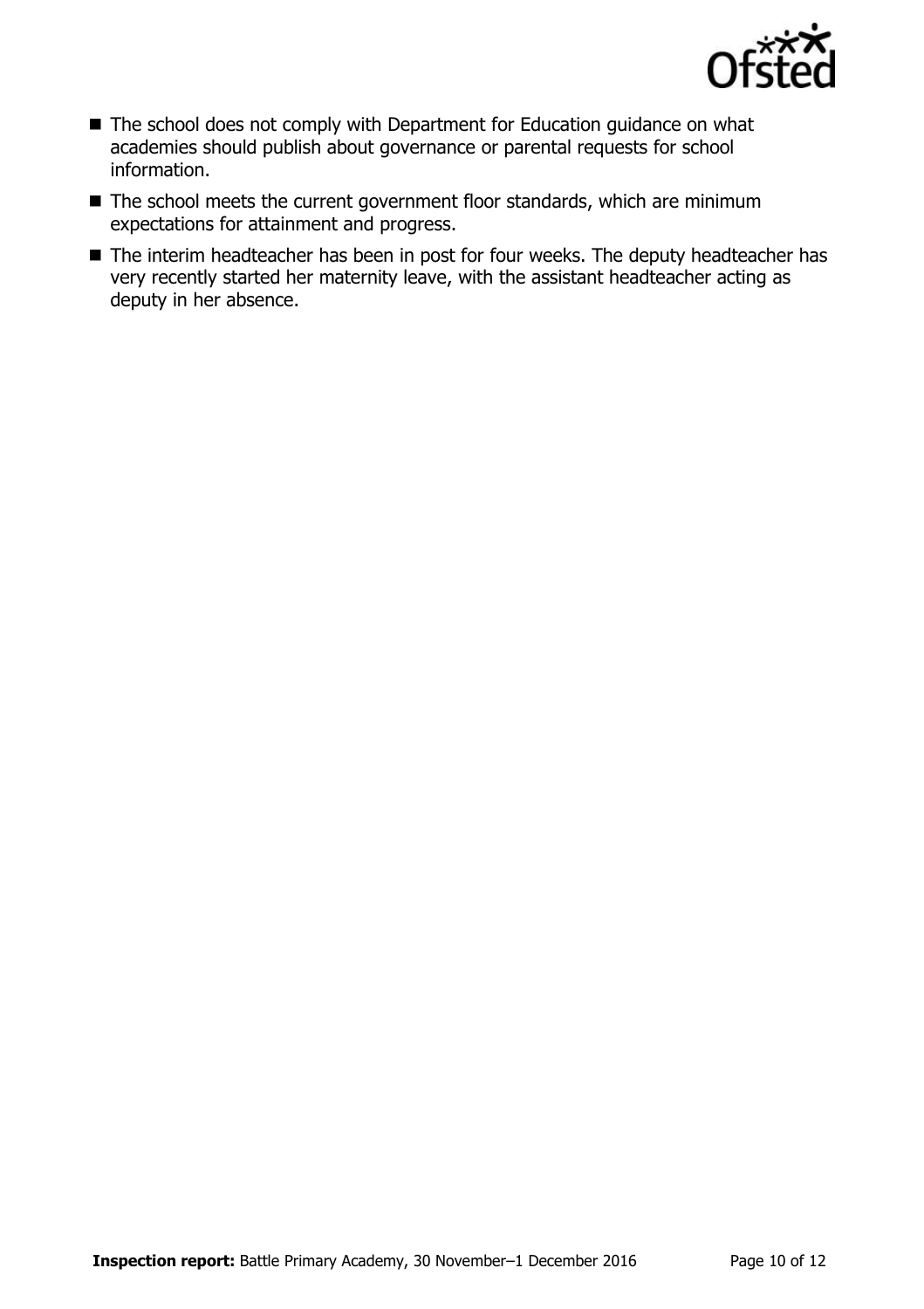

# **Information about this inspection**

- Inspectors observed 18 lessons across all year groups. Some lessons were jointly observed with senior leaders.
- Meetings were held with senior leaders, other staff and governors.
- Inspectors took account of the 13 responses to the confidential questionnaire from staff and spoke to representatives of the academy trust.
- Inspectors evaluated documents including the school improvement plan, minutes of meetings, reports on attendance and behaviour, and records related to pupils' safety and academic progress.
- Inspectors looked at pupils' work in lessons, scrutinised a sample of work across different ages and abilities and listened to pupils read.
- **Pupils' behaviour was observed at break and lunchtime and around the school.**
- Inspectors spoke with pupils both informally and in two meetings and took account of the 11 responses to the confidential pupil questionnaire.
- **Inspectors took account of the results of a school survey of parents' opinions, analysed** 10 responses from the parents' online questionnaire, Parent View, and spoke to parents at the beginning of the school day.

### **Inspection team**

| Kusum Trikha, lead inspector | Ofsted Inspector        |
|------------------------------|-------------------------|
| Doug Brawley                 | <b>Ofsted Inspector</b> |
| <b>Christopher Crouch</b>    | Ofsted Inspector        |